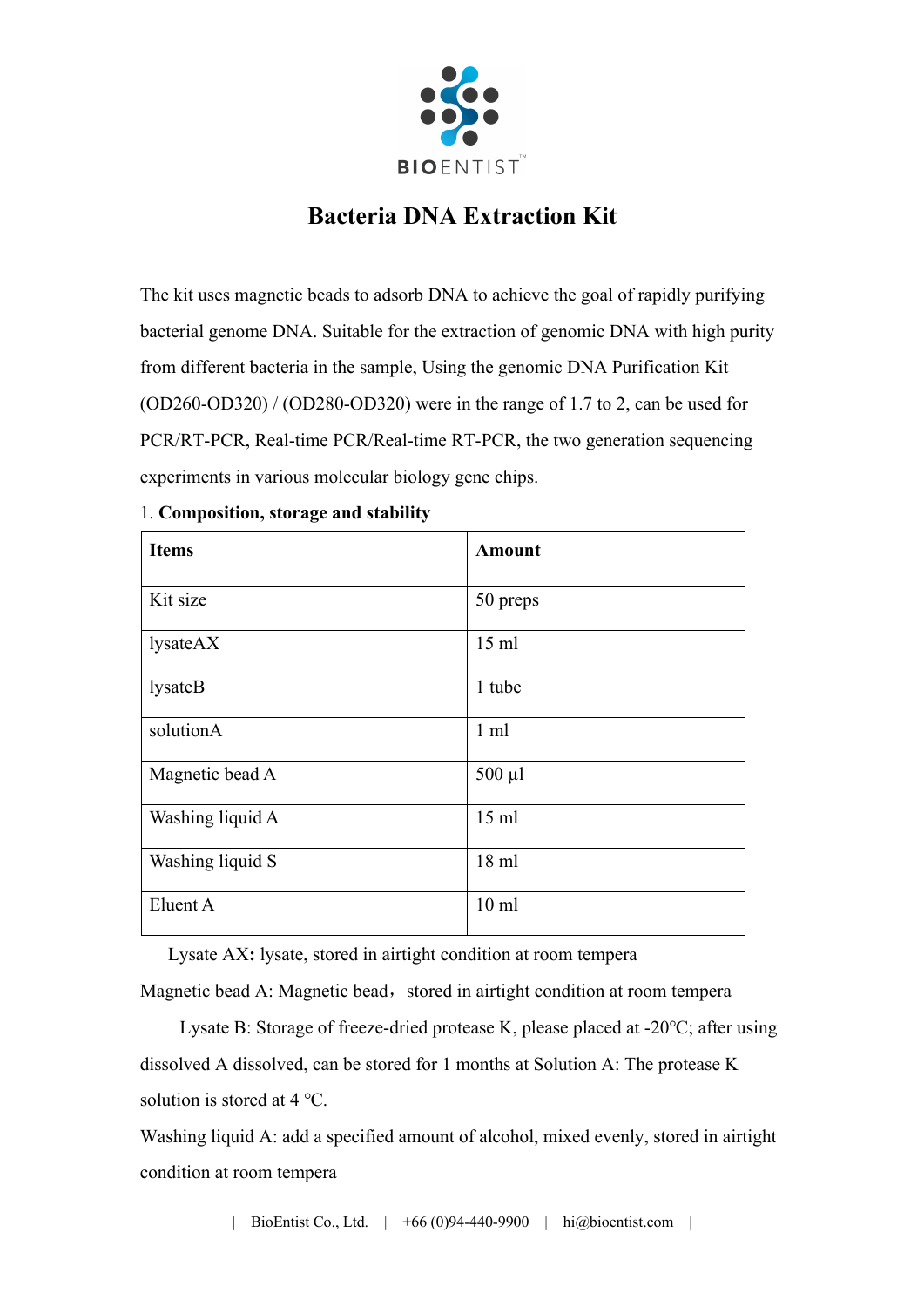

Washing liquid S: add a specified amount of alcohol, mixed evenly, stored in airtight condition at room tempera

Eluent A:Eluent No DNA/RNA enzyme activity ,stored in airtight condition at room tempera

2. Attention

A. low temperature storage of pyrolysis liquid AX may lead to white flocculent floating matter. It can be heated to white precipitate before being used in the thermostatic water tank, so that it can not be dissolved.

B. Magnetic bead A must be fully mixed before use.

C. In order to avoid cross contamination, the used reagents, pre assembled boards and mixing sleeves should be safely disposed of in time.

3. Preparation

A. Used for the first time, the lysate of B with 350 uL A solution fully dissolved. **Attention:** If the long-term placement will have B cracking liquid solid precipitation, but does not affect the extraction effect, before each use to fully mix.

B. Prepare isopropanol and absolute ethanol (pure, sterile, no RNase pollution).

C. Magnetic rack.

D. Washing liquid A and washing liquid S, after opening, immediately follow the label marked amount to add the corresponding alcohol, and in the reagent bottle on the mark.

4. Operation

 The following steps are taken to extract genomic DNA from a bacterial culture overnight for 1 ml:

A. Take 1 ml overnight culture of liquid to 1.5 ml EP tube, 12000 RPM centrifugation for 1 minutes, enrichment bacteria, as far as possible suction clean supernatant.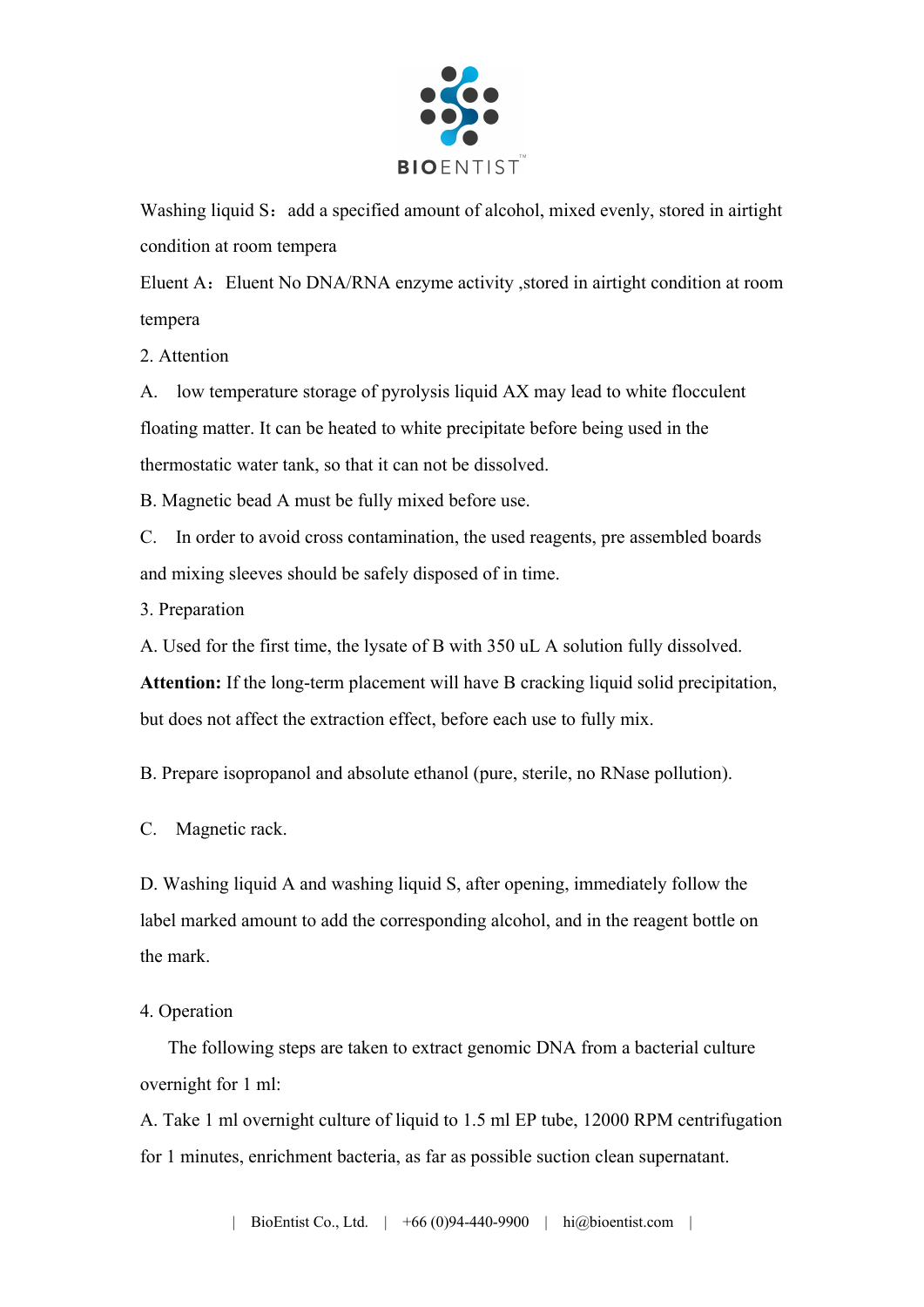

**Attention**: If the sample is gram negative bacteria and Staphylococcus aureus directly to the next step; if the samples were gram positive bacteria (Staphylococcus excepted) can be added to 25 l 20 mg/ml lysozyme (customer owned) repeated pipetting. Cell suspension fully, 37 °C digestion  $30 \sim 60$  minutes.

B. With 300ul AX, 5uL lysate, repeated pipetting. Cell suspension can also be fully vortex oscillator.

C. The EP tube is placed in a constant temperature tank for 70  $\degree$ C and 10~30 minutes until the white precipitate is dissolved completely.

D. Adding oscillation blending beads A 10u L, 350u l isopropanol (customer owned), the room temperature upside down mix for 5 minutes.

E. The EP tube is placed on the magnetic shelf, stationary to the magnetic beads, all adsorption to the pipe wall, suction tube fluid.

F. Remove the magnetic frame, adding 500U L washing liquid A, oscillating mixing for 1 minutes. The EP tube is placed on the magnetic frame, and the magnetic beads are fixed to the tube wall, and the liquid in the suction tube is sucked.

G. Remove the magnetic frame, adding 500U L washing liquid S, oscillating mixing for 1 minutes. The EP tube is placed on the magnetic frame, and the magnetic beads are fixed to the tube wall, and the liquid in the suction tube is sucked.

H. Repeat step 7 at once. Open the tube and let dry for 5 minutes.

J. Remove the magnetic frame, adding  $100 \sim 200$ u L eluent A, flick EP tube beads all infiltration in the liquid, 65 ℃ water bath for 10 minutes, every 2-3 minutes mixing rocked EP tube.

K. The EP tube is placed on the magnetic shelf, and the magnetic beads are fixed to the tube wall, and the supernatant is absorbed into a new EP tube to obtain genomic DNA.